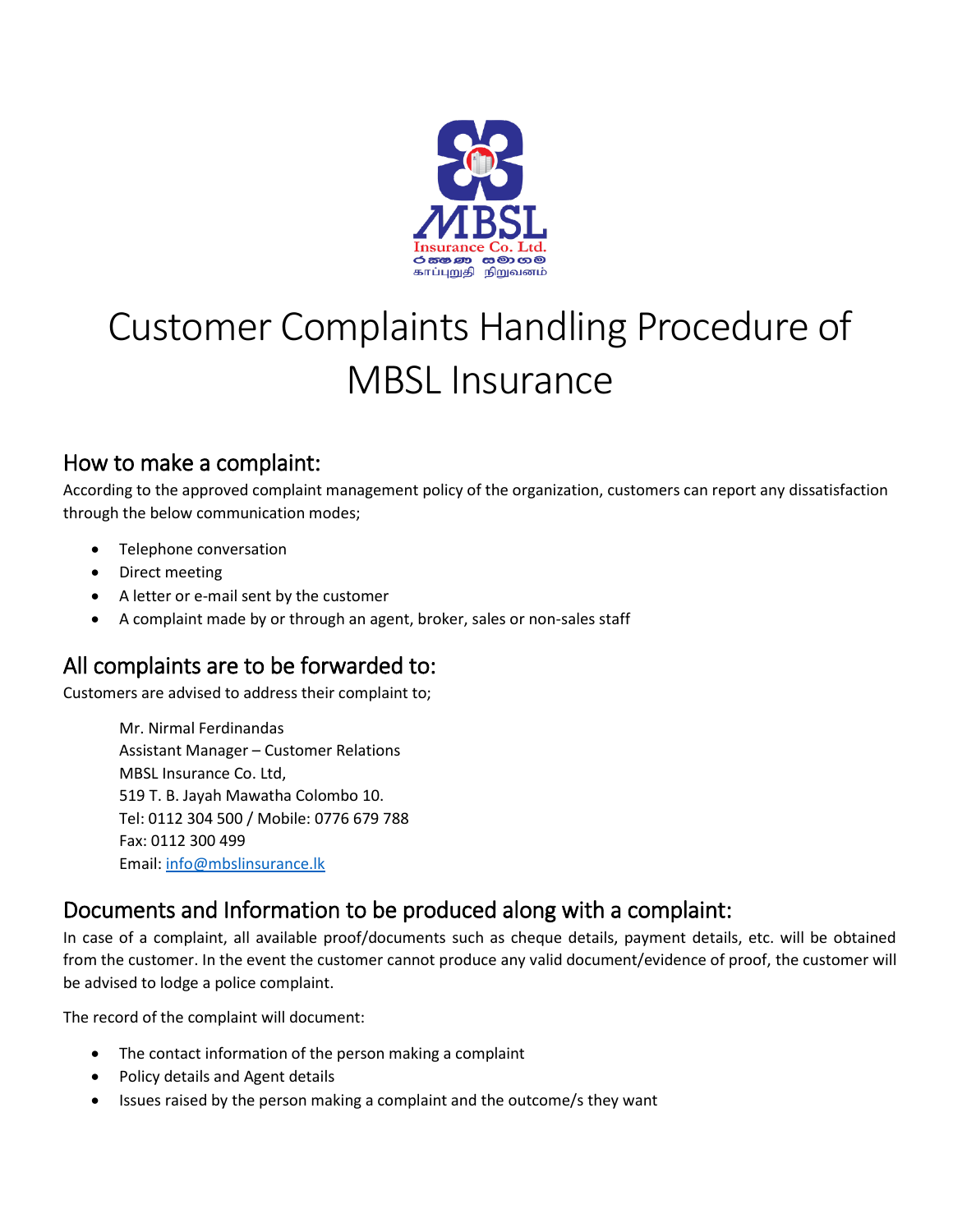- Any other relevant information
- Any additional support that the person making a complaint requires

## Complaint Handing Process:

- Once the Complaint Management Unit receives information of a customer dissatisfaction, the customer will be contacted through the available communication modes in order to get the complaint in writing with the customer signature.
- All the written and non-written complaints which are received will be recorded in the customer complaint register in two different formats (one for written and one for non-written).
- The Customer Compliant Handling Process will officially start after the Complaint Management Unit received the complaint in writing.
- All complaints are acknowledged within 3 working days with the reference number for the complaint. If the resolution is provided to the customer within 3 working days, it would be communicated to the customer.
- Resolution or the company stance on the matter will be communicated to the customer within 14 days of receiving the complaint in writing.
- Response to an appeal will be replied within 30 days of the appeal. If it takes more time to find a resolution according to the given time frame, it would be communicated to the customer.
- Complainant should reply an acknowledgement of the appeal within 4 weeks. If they fail to make the reply, the complaint will be closed and communicated in writing.

## Assessment and Investigation of Complaints:

After acknowledging the receipt of the complaint, the Company will assess whether the issue(s) raised in the complaint is/are within our control. The Company will also consider the outcome(s) sought by the person making the complaint and, where there are more than one issues raised to determine whether each issue needs to be separately addressed.

## How to check the present status with regard to a complaint made:

The complainant can check the present status concerning the complaint that was made, by reaching the Complaints Handling Unit directly on 0112 304 500 or request the latest update via email at [info@mbslinsurance.lk.](mailto:info@mbslinsurance.lk)

## Complaints Appeal Process:

- If the customer makes an appeal on the complaint after providing a resolution. The appeal will be forwarded to the Head of Marketing.
	- o Mr. Dinuka Herath Head of Marketing MBSL Insurance Co. Ltd, 519 T. B. Jayah Mawatha Colombo 10. Tel: 0112 304 500 / Mobile: 0777 260 968 Fax: 0112 300 499 Email: dinukah@mbslinsurance.lk
- Following the consideration of the appeal by the Head of Marketing, the Company will provide the final resolution of the Company for the complaint made.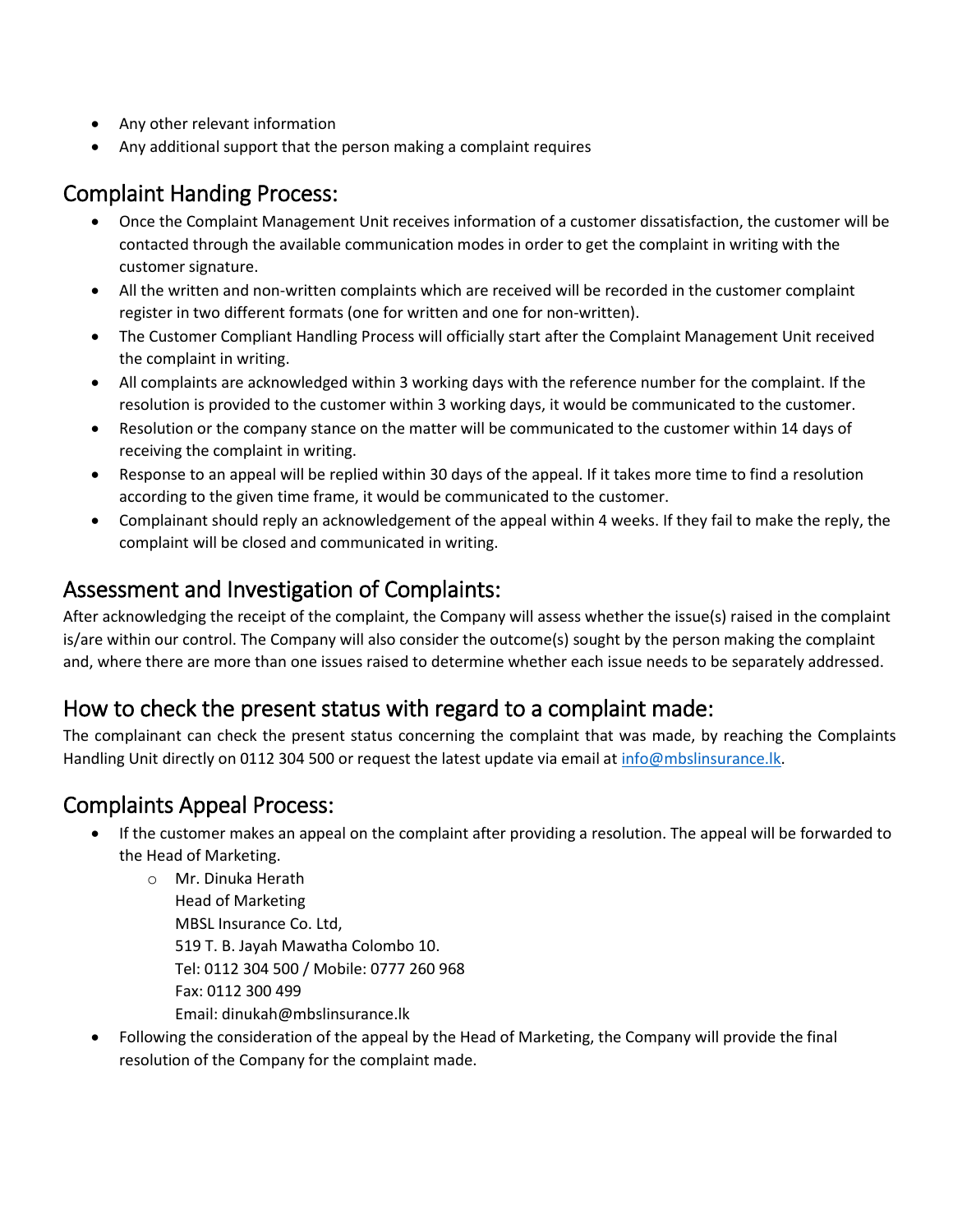- The Company will also communicate other options such as Insurance Ombudsman and Insurance Regulator (IRCSL) to make a further complaint if the customer is not satisfied with the resolution provided by the Company.
	- o Insurance Ombudsmen Service The Insurance Ombudsman Office of the Insurance Ombudsmen No 143 A, Vajira Road, Colombo 05 Tel : +94 11 452 8671/ +94 11 250 5542 Email : [info@insuranceombudsman.lk](mailto:info@insuranceombudsman.lk)
	- o Insurance Regulatory Commission of Sri Lanka Director Investigations Insurance Regulatory Commission of Sri Lanka Level 11 East Tower, World Trade Center Colombo 01 Tel : 011 2396184-9 / 011 2335167 Email : investigation@ircsl.gov.lk / [info@ircsl.gov.lk](mailto:info@ircsl.gov.lk)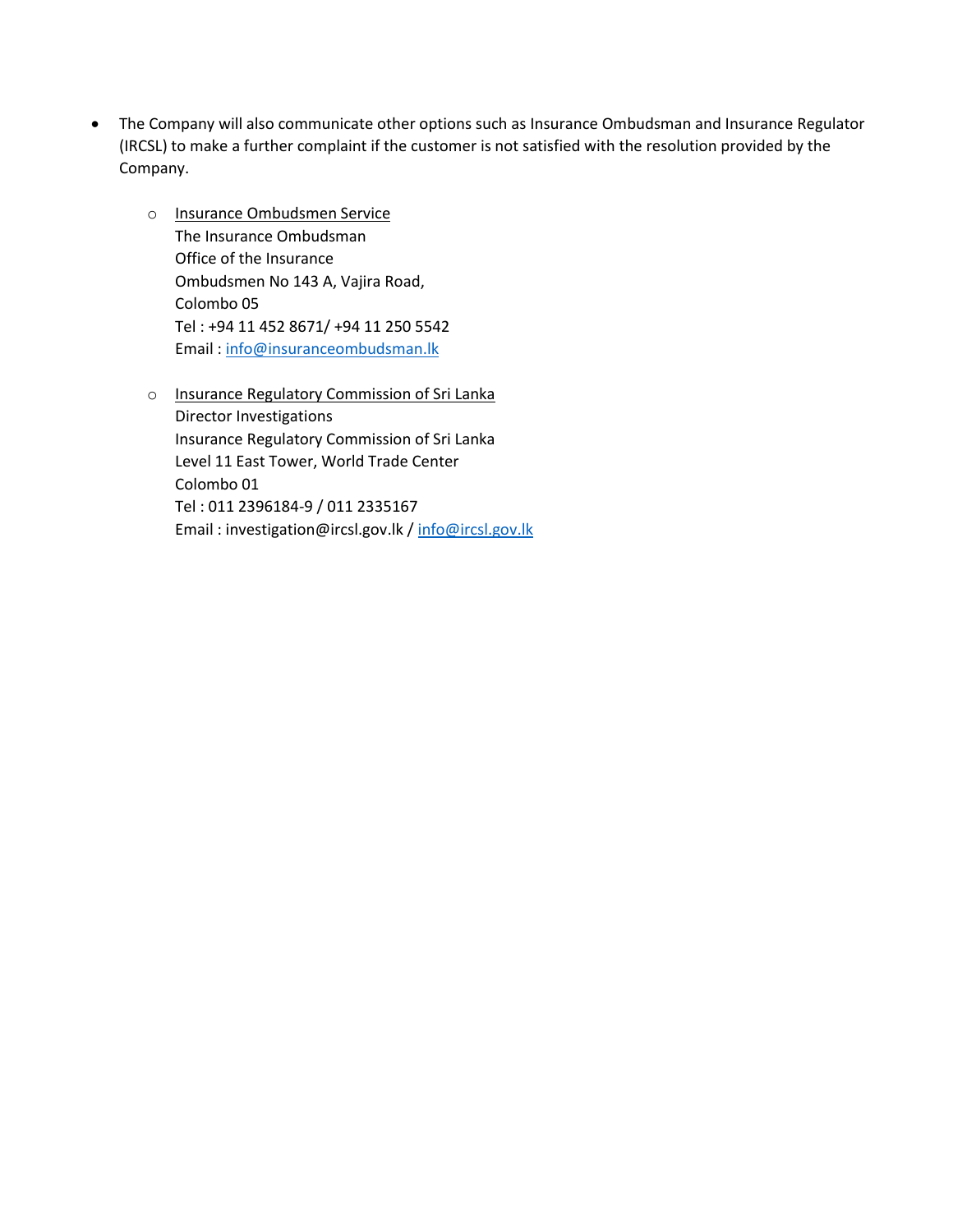

# MBSL ඉන්ෂුවරන්ස් පාරිභෝගික පැමිණිලි සම්බන්ධයෙන් කටයුතු කිරීමේ කියාවලිය.

## MBSL ඉන්ෂුවරන්ස් පාරිභෝගික පැමිණිලි සම්බන්ධයෙන් කියාත්මක වීමේ පටිපාටිය.

පාරිභෝගික පැමිණිලි යොමුකල හැකි ආකාරය අප ආයතනයේ අනුමත පාරිභෝගික පැමිණිලි කළමනාකරණ කියාවලියට අනුව පහත් සඳහන් මාර්ග ඔස්සේ පාරිභෝගික පැමිණිලි යොමුකල හැකිය.

- දුරකථන සංවාදෙක් ගින්
- පුධාන කාර්යාලය හෝ ශාඛාවක් සඳහා පැමිනීමෙන්
- තැපැල් මාර්ගයෙන් ලිපියකින් හෝ විදාූත් තැපැල් මගින්
- රක්ෂණ නිභෙෝජිතෙකු, තැරැව් කරුවකු, විකුණුම් භහෝ විකුණුම් භනොවන නිලධාරිෙකු ගින්

#### පාරිභෝගික පැමිණිලි යොමුකල යුත්තේ

නිර්මාල් ෆර්ඩිනැන්ඩස් සහකාර කළ ණාකරු - පාරිභ ෝගික සම්බන්ධතා MBSL ඉන්ෂුවරන්ස් 519, ටී. බී. ජයා මාවත, භකොළඹ 10.

දූ. අංකය : 0112 304 500/1 ෆැක්ස් : 0112 300 499 ජ∘ගම : 0776 679 788 ඊභම්ල් : info@mbslinsurance.lk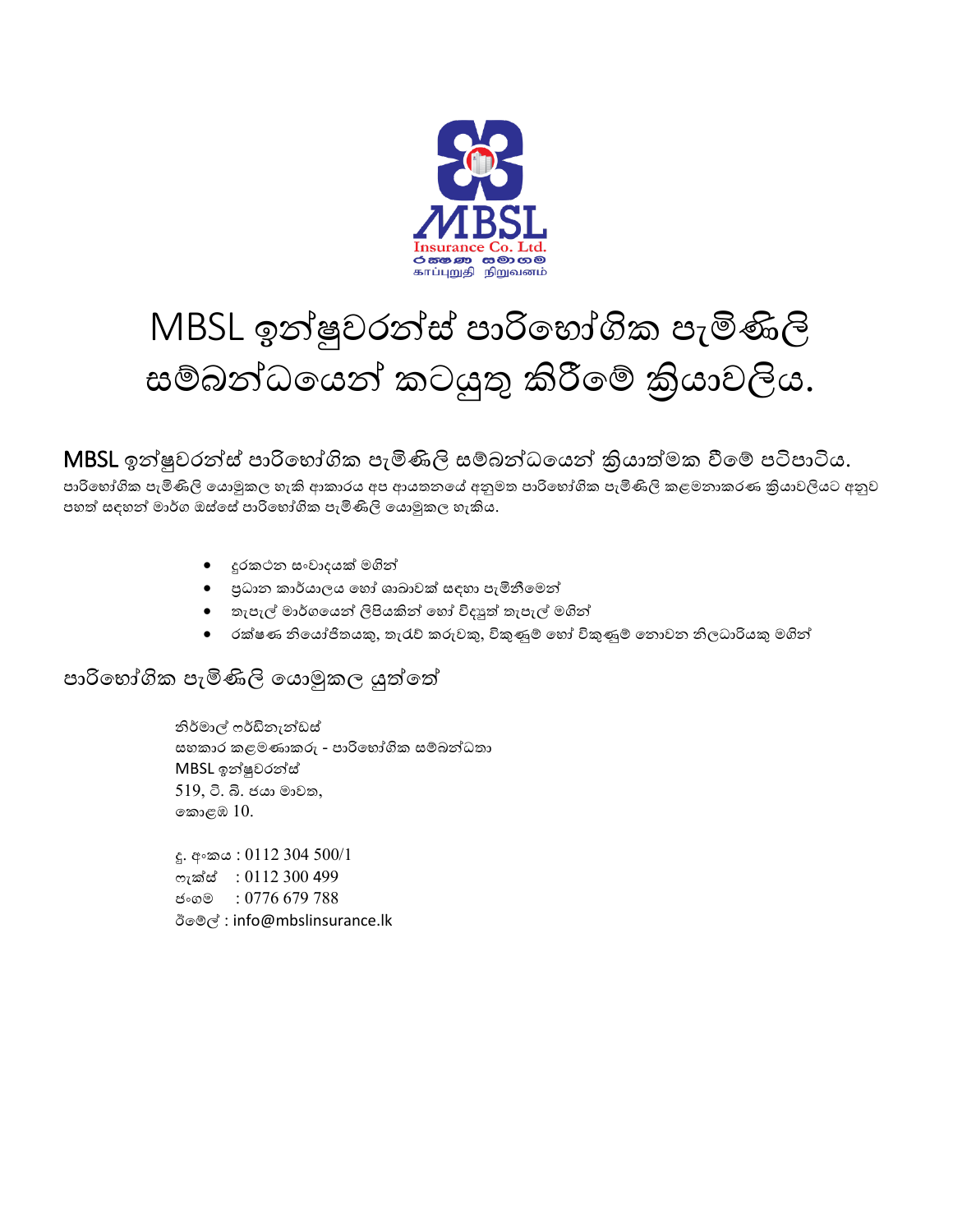## පැමිණිල්ල සමහ ඉදිරිපත් කළ යුතු ලිපි ලේඛන හා තොරතුරු

යම් පැමිණිල්ලක් යොමු කිරීමේදී ඊට අදාළ සියලු ම සාක්ෂි හා ලේඛන පාරිභෝගිකයා විසින් ඉදිරිපත් කළ යුතුය. (උදා :- ගෙවීම් විස්තර, චෙක්පත් විස්තර ආදිය.) පාරිභෝගිකයාට වලංගු සාක්ෂි හෝ ලේඛන ඉදිරිපත් කළ නොහැකි අවස්ථාවක දී පොලිස් පැමිණිල්ලක් භගොනු කරන භලස උපභදස් ලබා භදනු ලැභේ.

පැමිණිල්භල් වාර්තාව භල්ඛනගත කරනු ලැභේ:

- $\bullet$  පැමිණිල්ල සිදු කරන පුද්ගලයාගේ සබඳතා තොරතුරු.
- අදාළ රක්ෂණ ඔප්පුභව් විස්තර සහ රක්ෂණ නිභෙෝජිත වරොභේ / වරිෙභේ විස්තර.

#### පාරිභෝගික පැමිණිලි කළමණාකරනය

- පාරිභෝගික පැමිණිලි කළමණාකරන ඒකකය වෙත පාරිභෝගික පැමිණිල්ලක් ලැබුන පසු පවතින සන්නිවේදන ාර්ගෙක් ඔස්භසේ පාරිභ ෝගිකො හා සම්බන්ධ වන අතර ඉන් අනතුරුව පාරිභ ෝගිකොභගන් ලිඛිතව අදාල පැමිණිල්ල ලබාගනී (ඔහුගේ / ඇයගේ අත්සන සහිතව)
- $\bullet$  සියලු ලිඛිත සහ අලිඛිත පැමිණිලි වෙන වෙනම රෙජිස්ටුර් දෙකක වාර්තා කරනු ලැබේ.
- පාරිභෝගික පැමිණිල්ල ලිඛිතව ලැබුණු පසු අදාල පැමිණිල්ල විමර්ශනය කිරීම නිල වශයෙන් අරඹයි.
- සියළු පැමිණිලි දින 3ක් ඇතුලත ඇතු අංකයක් සහිතව හාරගන්නා අතර අදාල දින තුන ඇතුලත එම පැමිණිල්ල විසඳන්නේ නම් එය පාරිභෝගිකයාට දැනුම් දෙනු ලැබේ.
- $\bullet$  පැමිණිල්ල ලැබී දින  $14$ ක් ඇතුලත ආයතනය සම්බන්ධයෙන් දරන ස්ථාවරය පාරිභෝගිකයාට දන්වනු ලැබේ.
- $\bullet$  අභියාචනයක් යොමුකර ඇති අවස්ථාවකදී අදාල අභියාචනය ලැබී දින  $30$ ක් ඇතුලත පාරිභෝගිකයා ඒ සම්බන්ධයෙන් ඇනුවත් කරන අතර තව දුරටත් පැමිණිල්ල විසදාලීමෙහි කාලය අවශා නම් ඒ සම්බන්ධයෙන් පාරිභෝගිකයා දැනුවත් කරයි.
- ආයතනයේ ස්ථාවරය සම්බන්ධයෙන් සෑහීමකට පත්තොවන්නේ නම් සති 4ක් ඇතුලත ඒ සම්බන්ධයේ පුතිචාර දැක්විය යුතු අතර එසේ තොවන අවස්ථාවන්හිදී අදාල පැමිනිල්ල සම්බන්ධයෙන් තව දුරටත් කියාත්මක නොවේ.

#### ඉදිරිපත් කර ඇති පැමිණිල්ලක් සම්බන්ධයෙන් වත්මන් තත්ත්වය පරීක්ෂා කිරීම

පැමිණිල්ලක වත්මන් තත්ත්වය පිළිබඳව පැමිණිලිකරුට පරීක්ෂා කිරීමට අවශා නම්  $0112$   $304$   $500$  දුරකථන අංකයට ඇමතීමෙන් හෝ සෘජුව ම පැමිණිලි හැසිරවීම ඒකකයට පැමිණීමෙන් හෝ [info@mbslinsurace.lk](mailto:info@mbslinsurace.lk) යන විදාූත් තැපැල් ලිපිනයට ඊ මේල් පණිවුඩෙක් එමේභ න් අදාළ භතොරතුරු ලබාගත හැකිෙ.

#### පැමිණිලි විමර්ශනය

අදාල පැමිණිල්ල / පැමිණිලි ආයතනය විසින් පිළිගත් පසු ඒ සම්බන්ධයෙන් ඇගයිමක් කර එය ආයතන මට්ටමෙන් විසදීය හැකි ද යන්න තක්සේරු කරනු ලැබේ. පැමිනිලි කරු බලාපොරොත්තු වන පුතිපලය හෝ පුතිපල පිළිබද තක්සේරුකර ඒ පිළිබඳව වෙන භවන ක්රිො කරනු ලැභේ.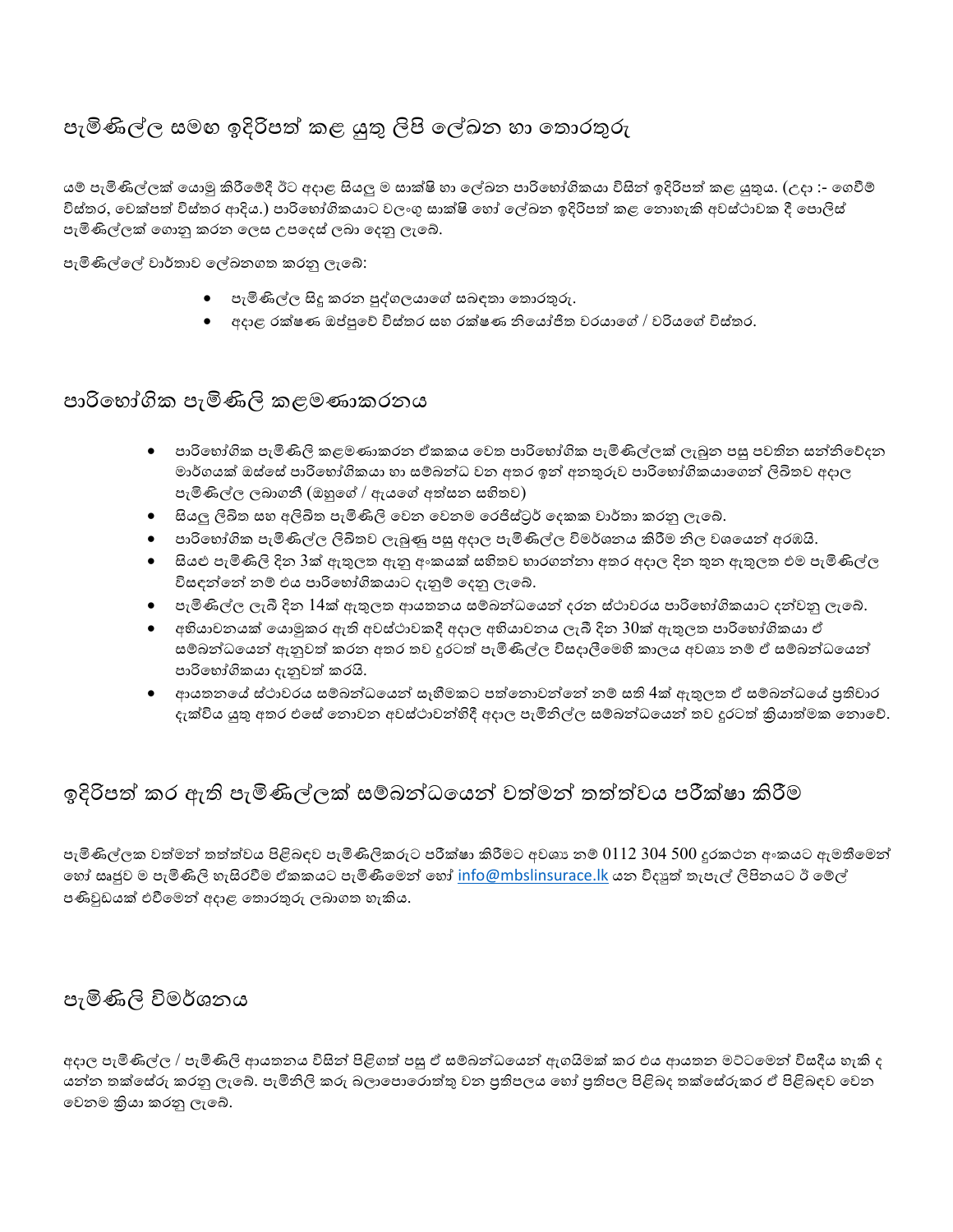#### පාරිභෝගික පැමිණිලි විසදුම සම්බන්ධයෙන් සැහීමකට පත් නොවන අවස්ථාවකදී

ආයතනය ලබා දෙන විසදූම සම්බන්ධයෙන් සැහීමකට පත් නොවන අවස්ථාවකදී ඒ සම්බන්ධයේ පහත සඳහන් ලෙස නැවත සම්බන්ධ විය යුතුය.

දිනුක හේරත් අභලවි ප්රධානී MBSL ඉන්ෂුවරන්ස් ටි. බි. ජයා මාවත.

දු. අංකෙ : 0112 304 500 ෆැක්ස් : 0112 300 499 ජ∘ගම : 0777 260 968 ඊ භම්ල් : [dinukah@mbslinsurace.lk](mailto:dinukah@mbslinsurace.lk)

අදාල අභියාවනය අලෙවි පුධානී විසින් නැවත විමර්ශනයකට ලක්කර ආයතනය වෙතින් ලබා දෙන අවසාන විසදුම ලබාදේ.

සමාගම ලබා දෙන අවසාන තීරණය සම්බන්ධයෙන් පැමිණිලිකරු තවදුරටත් සෑහීමකට පත් නොවන්නේ නම්, විකල්ප කුමවේද ලෙස රක්ෂණ ඔම්බුඩ්ස්මන් සහ ශී ලංකා රක්ෂණ නියාමන කොමිෂන් සභාව (IRCSL) වෙත පැමිණිල්ල ඉදිරිපත් කළ හැකිය.

රක්ෂණ ඔම්බුඩ්ස් න් භසේවෙ ශ්රී ලංකා රක්ෂණ නිො න භකොමිෂන් ස ාව රක්ෂණ ඔම්බුඩ්ස්මන් අධාන් අධාන්ෂ (විමර්ෂණ) රක්ෂණ ඔම්බුඩ්ස්මන් කාර්යාලය ශී ලංකා රක්ෂණ නියාමන කොමිෂන් සභාව, භො. 143 A, වජිර පාර, කොළඹ  $05$  11 වන මහල, නැගෙනහිර කුලුණ, දුරකථන : +94 11 452 8671, +94 11 250 5542 ලෝක වෙළද මධාස්ථානය, කොළඹ 01. ඊ මේල් : [info@insuranceombudsman.lk](mailto:info@insuranceombudsman.lk) දුරකථන : 011 2396184 -9 , 011 2335167

 ඊ භම්ල් : [investigation@ircsl.gvo.lk,](mailto:investigation@ircsl.gvo.lk) [info@ircsl.gov.lk](mailto:info@ircsl.gov.lk)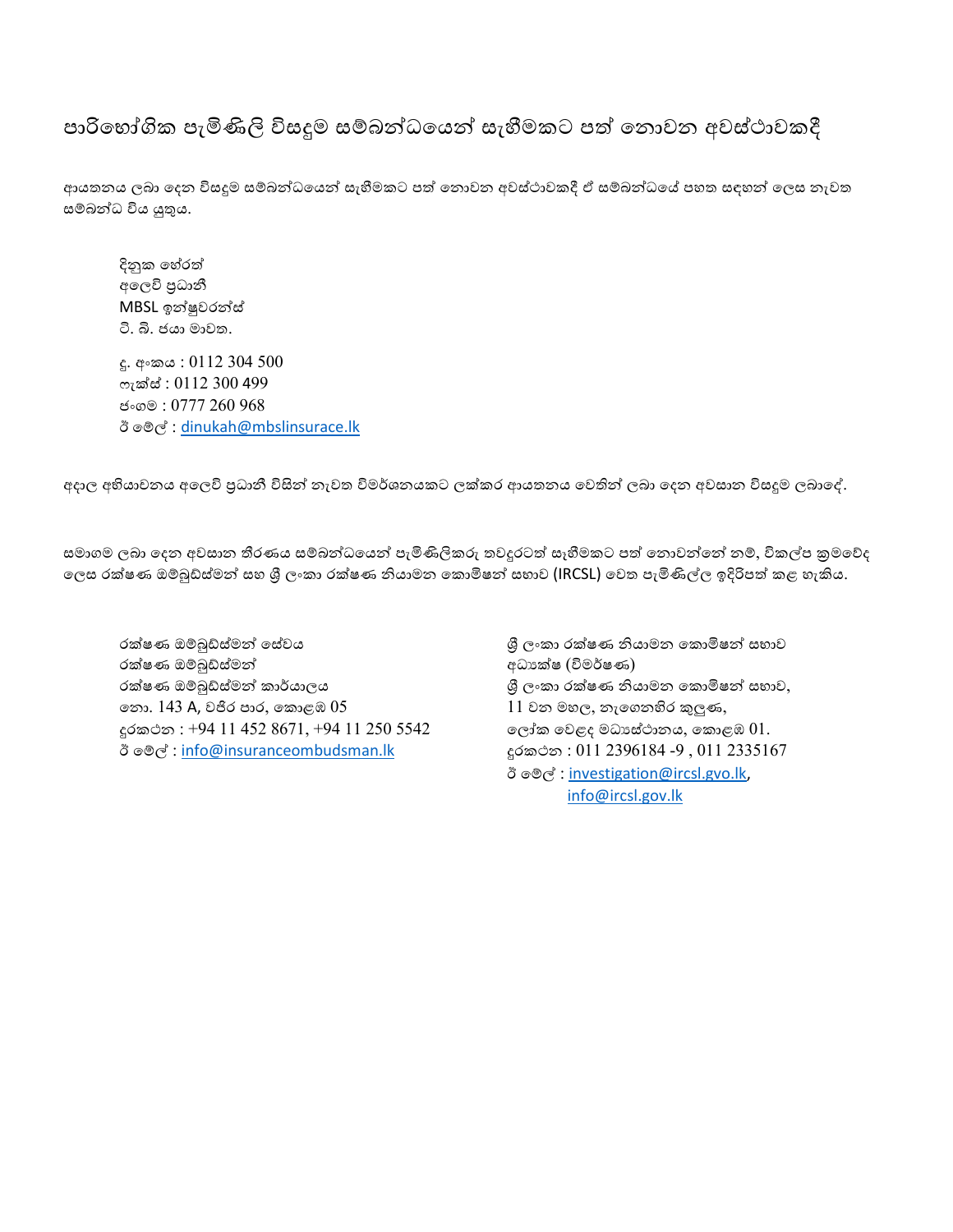

## MBSL *இன்சூரன்ஸின் வாடிக்கையாளர் புைார்ைகளக் கையாளும் நகைமுகை*

*பின்னூட்ைம் அல்லது புைார் செய்வது எப்படி*:

**வாடிக்கையாளர்ைள் எந்தவவாரு புைார்ைகள பின்வரும் வதாடர்பு முகைைள் மூலம் வதரிவிக்ைலாம்;**

- **வதாகலபபசி உகையாடல்**
- **பேைடி சந்திப்பு**
- **ைடிதம் அல்லது மின்னஞ்சல்**

**• முைவர், தைைர், விற்பகன அல்லது விற்பகன அல்லாத பணியாளர்ைள் மூலமாைபவா புைார் வதரிவிக்ைலாம்**

*அகைத்து புைார்ைளும் அனுப்பப்பை வவண்டிய முைவரி மற்றும் மூலம்*.

*நிர்மல் பெர்டினாண்டாஸ்* உதவி முகாமையாளர் - வாடிக்மகயாளர் ததாடர்பு MBSL காப்புறுதி நிறுவனம், 519 T. B. ஜயா மாவத்தை கொழும்பு 10. ததாமைபேசி: 0112 304 500 / ததாமைநகல்: 0112 300 499 ைின்னஞ்சல்: [info@mbslinsurance.lk](mailto:info@mbslinsurance.lk)

*புைாருைன் ெமர்ப்பிக்ை வவண்டிய ஆவணங்ைள் மற்றும் தைவல்ைள்*

புகாரிடும் தோது அமனத்து ஆதாரங்களும், ஆவணங்களும் (உதாரணம் : கட்டணம் தசலுத்திய விபரம், காசோலை விபரம்) வாடிக்கையாளரால் சமர்ப்பிக்கப்பட வேண்டும். சமர்ப்பிக்கப்பட்ட முடியாவிடிட்டால், வாடிக்மகயாளர் காவல் நிமையத்தில் புகார் அளிக்க அறிவுறுத்தப்ேடுவார்

புகாரின் பதிவுகள் ஆவணப்படுத்த வேண்டியவைகள்

- $\geq$  புகார் செய்யும் நபர் தொடர்பான தகவல்
- $>$  காப்புறுதி ஒப்பந்த விபரங்கள் மற்றும் முகவர் விபரங்கள்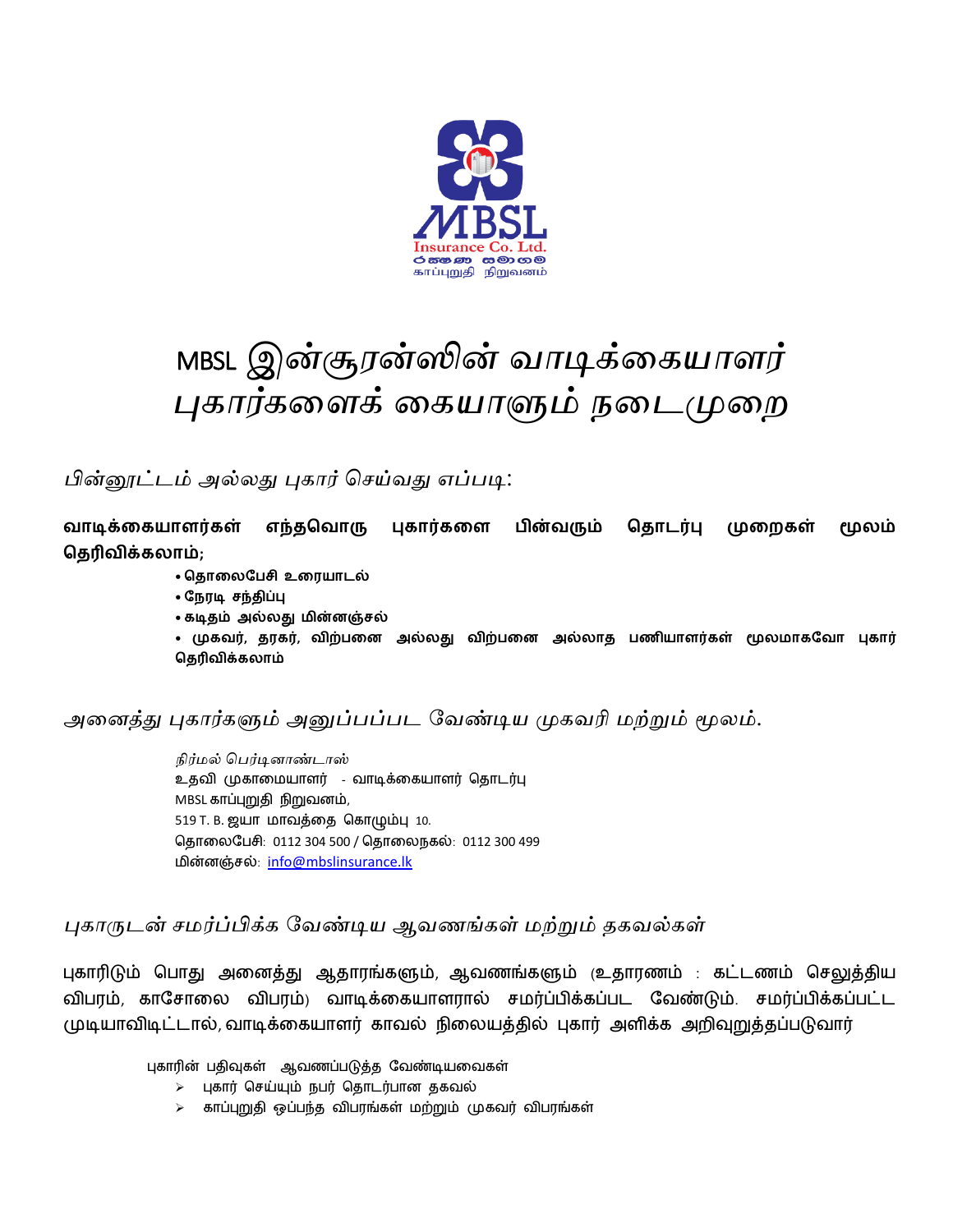*புைார் கையாளும் செயல்முகை*:

- $\triangleright$  புகார் கையாளும் பிரிவு வாடிக்கையாளரின் அதிருப்தியின் தகவலைப் பெற்றவுடன், வாடிக்கையாளரின் கையொப்பத்துடன் எழுத்துப்பூர்வமாக புகாரைப் பெற தொடர்பு கொள்ளப்படுவார்.
- $\triangleright$  பெறப்படும் அனைத்து எழுத்துப்பூர்வ மற்றும் எழுதப்படாத புகார்களும் வாடிக்கையாளர் புகார் பதிவேட்டில் (எழுது மற்றும் எழுதப்படாத புகார்) பதிவு செய்யப்படும்.
- $\triangleright$  புகார் கையாளும் பிரிவு எழுத்துப்பூர்வமாக புகாரைப் பெற்ற பிறகு, வாடிக்கையாளர் இணக்கத்தைக் கையாளும் செயல்முறை அதிகாரப்பூர்வமாகத் ஆரம்பிக்கப்படும்
- $\triangleright$  புகாருக்கான குறிப்பு எண்ணுடன் அனைத்து புகார்களும் 3 வேலை நாட்களுக்குள் பரிசீலிக்கப்படும். தீர்வு 3 வேலை நாட்களுக்குள் காணப்படின் , அது வாடிக்கையாளருக்குத் தெரிவிக்கப்படும்.
- $\triangleright$  புகாரை எழுத்துப்பூர்வமாகப் பெற்று 14 நாட்களுக்குள் நிறுவனத்தின் தீர்மானம் அல்லது நிலைப்பாடு வாடிக்கையாளருக்குத் தெரிவிக்கப்படும்.
- $>$  மேல்(முறையீடு புகார்களுக்கு 30 நாட்களுக்குள் பதில் அளிக்கப்படும். தீர்மானத்தைக் கண்டறிய அதிக காலம் தேவைப்பட்டால் அது வாடிக்கையாளருக்குக் தெரிவிக்கப்படும்.
- $\triangleright$  மேல்முறையீட்டுக்கான ஒப்புகைக்கு 4 வாரங்களுக்குள் பதிலளிக்க வேண்டும். பதிலளிக்கத் தவறினால், புகார் மூடப்பட்டு எழுத்துப்பூர்வமாக தெரிவிக்கப்படும்.

#### *புைார் சதாைர்பாை தற்வபாகதய நிகலகய எவ்வாறு அறிந்துசைாள்ளலாம்*

புகார் கையாளும் பிரிவை 0112 304 500 மூலம் தொடர்புகொண்டு புகார் தொடர்பான தற்போதைய நிலையைச் அறிந்துகொள்ளலாம் அல்லது info@mbslinsurance.lk என்ற மின்னஞ்சல் மூலம் தொடர்புகொள்ளலாம்

#### *புைார்ைளின் மதிப்பீடு மற்றும் விொரகண*:

புகார் பெறப்பட்ட பிறகு, புகார் நிறுவனத்தின் கட்டுப்பாட்டில் உள்ளதா என்பதை நிறுவனம் மதிப்பிட்டு பரிசீலிக்கும் மற்றும் ஒன்றுக்கு மேற்பட்ட புகார்கள் எழுப்பப்பட்டால் தனித்தனியாகத் தீர்க்கப்பட வேண்டுமா என்பதைத் தீர்மானிக்கும்.